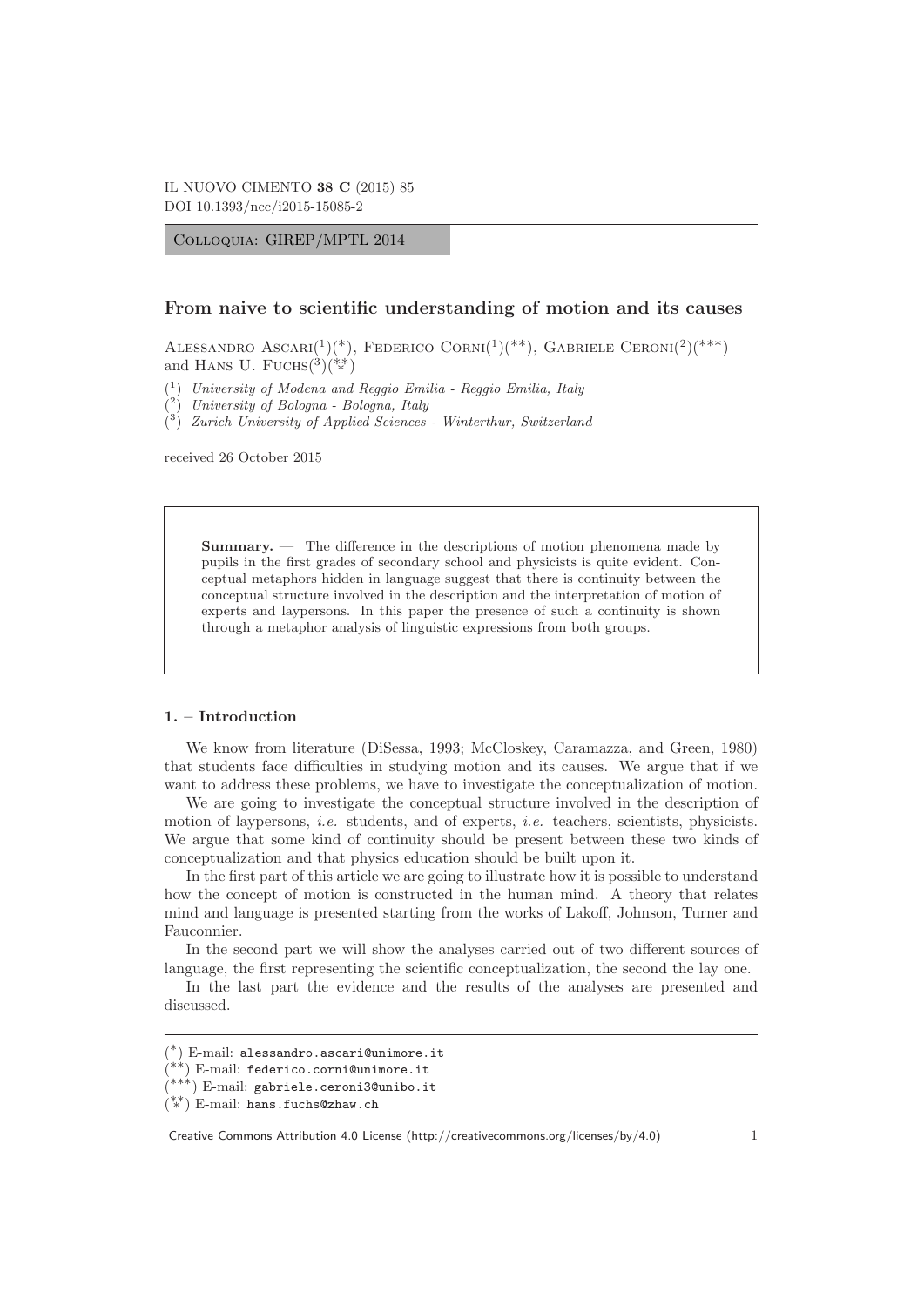#### **2. – A theory of mind**

In cognitive linguistics, conceptual metaphor is defined as understanding one conceptual domain (target domain) in terms of another conceptual domain (source domain). Lakoff, Johnson and Turner underline the deep and strong connection between language and mind. According to these authors, the nature of the conceptual structure that we use to think, speak and act is figurative. As a consequence, conceptual metaphors play an important role in structuring knowledge. They are systematic in that there is a fixed correspondence between the structure of the domain to be understood  $(e, a, \text{ death})$  and the structure of the domain in terms of which we are understanding it  $(e.g.,$  departure). We usually understand them in terms of common experiences. They are largely unconscious, though attention may be drawn to them. Their operation in cognition is almost automatic. And they are widely conventionalized in language, that is, there are a great number of words and idiomatic expressions in our language whose meanings depend upon those conceptual metaphors (Lakoff and Turner, 1989). Metaphor is no longer seen as a mere linguistic and aesthetic feature: the cognitive role of metaphor emerges in the process of structuring and acquiring new knowledge. In synthesis, a concept is constituted by the metaphor (Lakoff and Johnson, 1980).

Moreover, according to Fauconnier and Turner, in the human mind there are entire networks of projections between conceptual spaces leading to what have been known as conceptual integration networks (Fauconnier and Turner, 1998, 2002; Fauconnier, 1994, 1997).

As a consequence, we can understand the way we think about our conceptualization of motion, looking at the way we speak, in particular at the conceptual metaphors implied in the language we use to talk and describe motion.

We have to make a distinction between metaphor and metaphoric linguistic expression: the latter is what we hear or read when somebody uses a metaphor, the former is a figure of the mind, we might say the actual concept. We will show an example in order to evidence the difference.

Heat flows through the walls of the building

is the metaphorical expression of the metaphor:

HEAT IS A FLUID SUBSTANCE

We will use small caps in order to distinguish between the conceptual metaphors and the metaphorical expressions.

### **3. – Language analyses**

In order to compare the two forms of conceptualization of motion we selected two sources of sentences about motion: the first volume of "The Feynman lectures on Physics" (Feynman, 1965) as a source of scientific language, and recordings of college students enrolled in physics courses collected in the paper "Common sense concepts about motion" by Halloun and Hestenes as a source of lay language (Halloun and Hestenes, 1985).

We looked for the sentences containing the word "force" and we tried to see the underlying conceptual metaphor. We constructed the categories of conceptual metaphors in a recursive way in order to have the most general and encompassing ones. We developed the conceptual metaphor categorization starting from the Force Dynamic Gestalt theory (Fuchs, 2007), image schemas (Johnson, 1990) and event structures (Lakoff and Johnson, 1999).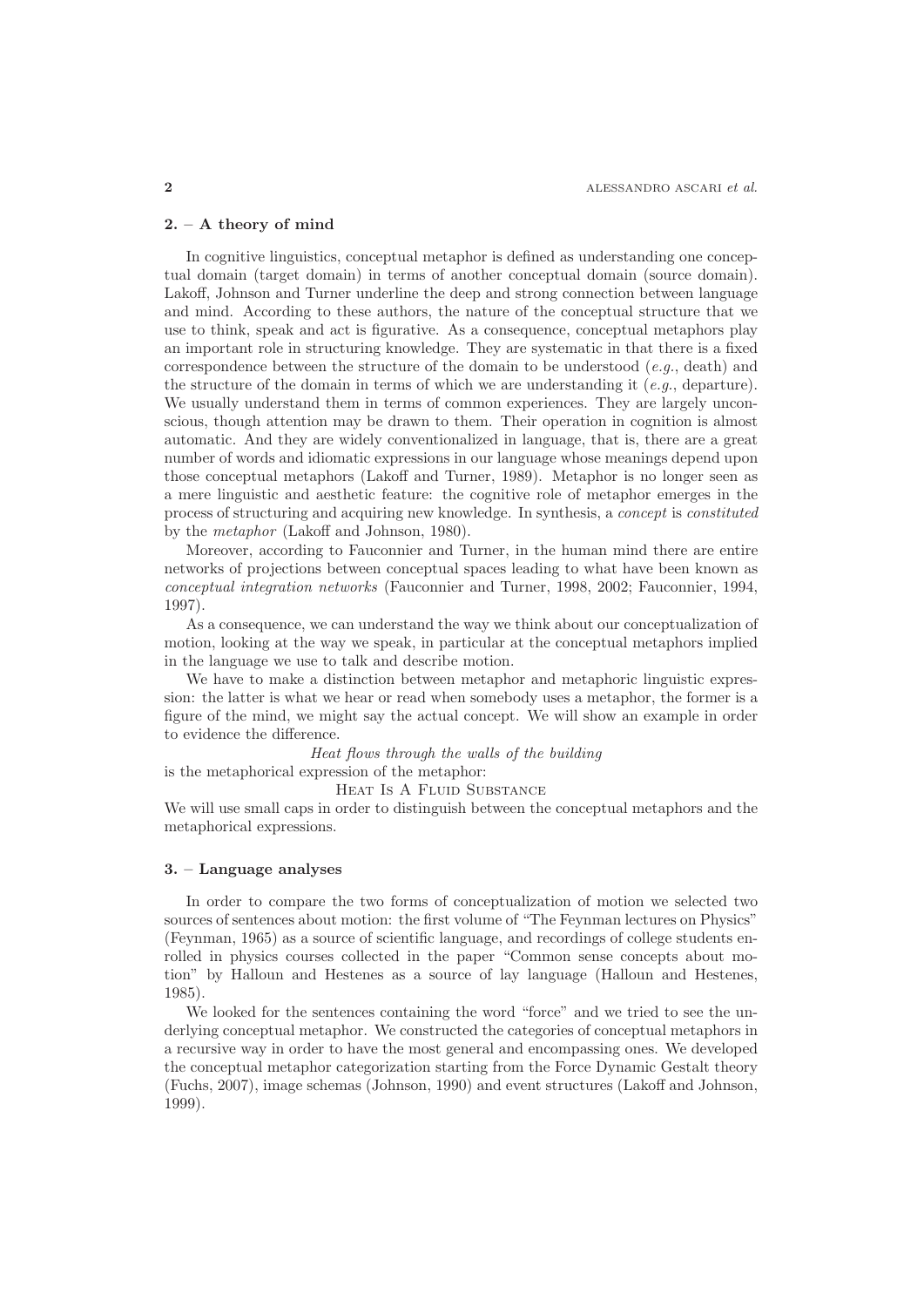Here we present the list of metaphors involved in the description of the word "force".

- FORCE IS A SUBSTANCE-LIKE QUANTITY
	- Force Is A Product
	- Force Is A Quantity
	- Force Is A Possession
- Force Is An Agent
	- Force Is A Compulsion
	- Force Is A Resistance
- FORCE IS A MEDIUM
- FORCE IS A PATH
	- Force Is A Line
	- Force Is A Connection
- Force Is A Scale
- Force Is Balance

The complete list of categorized sentences is presented in the following tables I–VI. The first observation is that sentences from both expert and lay language are metaphorical expressions contained in all these categories.

| Conceptual<br>metaphor sub-<br>category | Feynman expressions                                                                                                                           | Students expressions                                                                                                                                                                                                           |
|-----------------------------------------|-----------------------------------------------------------------------------------------------------------------------------------------------|--------------------------------------------------------------------------------------------------------------------------------------------------------------------------------------------------------------------------------|
| FORCE IS A<br>PRODUCT                   | This potentiality for producing a<br>force is called an electric field.<br>A source of the force.                                             | The speed creates a force. The<br>force behind itcoming from<br>the throw.                                                                                                                                                     |
| FORCE IS A<br>QUANTITY                  | How much force would there be?<br>More or less force is required.<br>There is very <u>little</u> force at any<br><i>appreciable distance.</i> | As it goes down, the force of<br>gravity <u>increases</u> and that's<br>why the speed increases until<br>[gravity] equals this <u>amount</u> of<br>force. It provides the ball with<br>more and more force as it goes<br>down. |
| FORCE IS A<br>POSSESSION                | A spinning top has the same<br><i>weight as a still one. The weight</i><br>of the atom. These forces are<br>within the nuclei of atoms.       | If the mass of block $X$ is grea-<br>ter than the force $\vert$ of pull of Y,<br>block $X$ stays in placeit could<br>not be moved. [The moving body]<br>has still got some force <i>inside</i> .                               |

TABLE I. – FORCE IS A SUBSTANCE-LIKE QUANTITY expressions.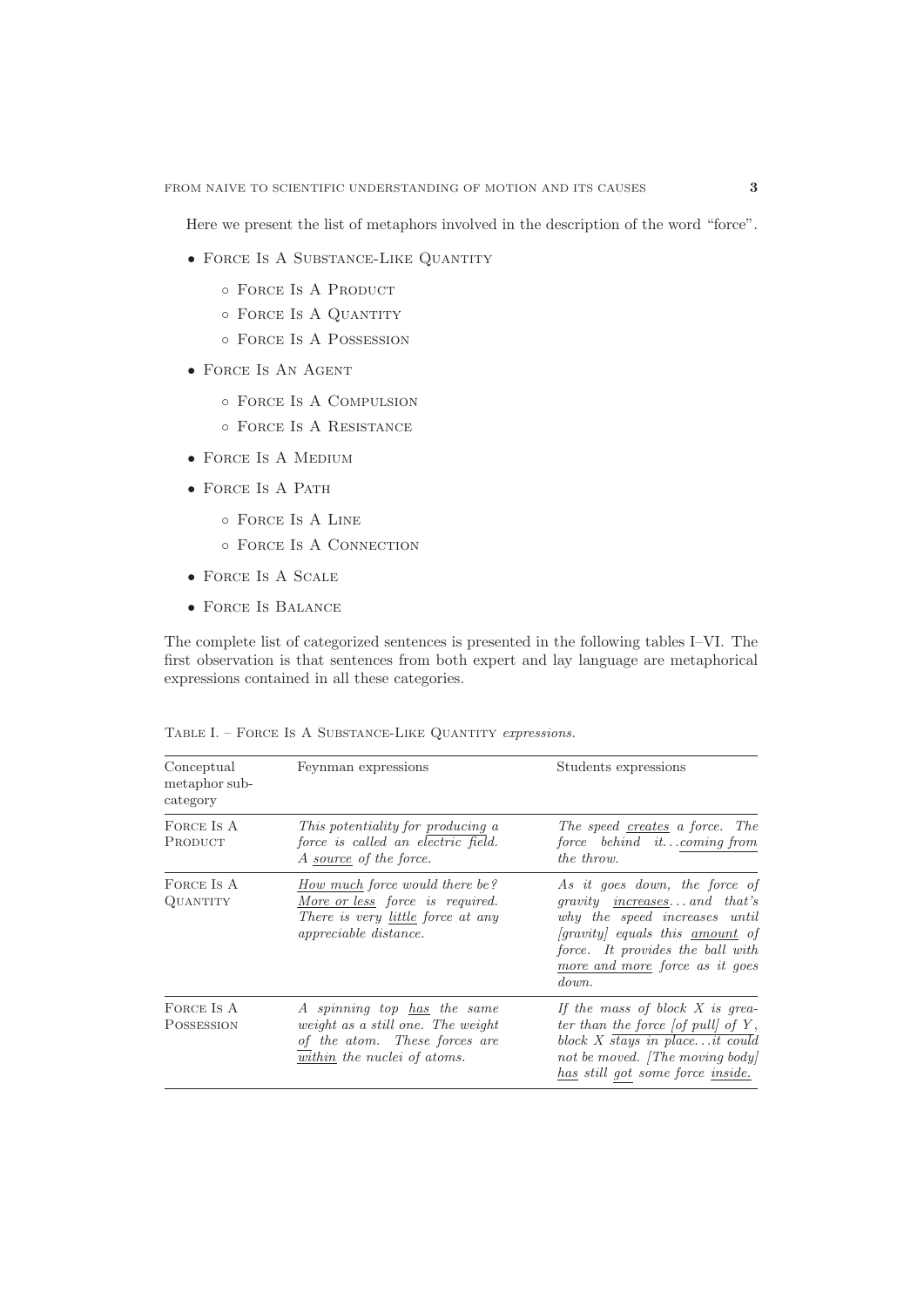|  | TABLE II. - FORCE IS AN AGENT expressions. |  |  |  |  |  |
|--|--------------------------------------------|--|--|--|--|--|
|--|--------------------------------------------|--|--|--|--|--|

| Conceptual<br>metaphor sub-<br>category | Feynman expressions                                                                                                                              | Students expressions                                                                                                    |
|-----------------------------------------|--------------------------------------------------------------------------------------------------------------------------------------------------|-------------------------------------------------------------------------------------------------------------------------|
| (unsorted)                              | The first charge will feel a certain<br>reaction force.                                                                                          | There is not a force <i>(acting)</i> on the<br>ball. Gravity means the same force<br><i>pulls on different objects.</i> |
| FORCE IS A<br><b>COMPULSION</b>         | Because of the action of a force,<br>the velocity changes. The force<br>which controls, let us say, Jupiter<br>in going around the sun.          | A force only starts the motion. A<br>force is just changing the direction<br>of motion.                                 |
| FORCE IS A<br>RESISTANCE                | It is a question of electrical forces<br><i>against which we are working.</i> No<br>tangential force is needed to keep<br>a planet in its orbit. | A force has nothing to do with the<br>speed, it only has to keep the ball<br>moving.                                    |

TABLE III. – FORCE IS A MEDIUM expressions.

| Feynman expressions                    | Students expressions      |
|----------------------------------------|---------------------------|
| We shall have to hold the pis-         | That maximum speed is     |
| ton down by a certain force.           | always equal to the force |
| The gas exerts a <i>jittery</i> force. | you apply.                |

# TABLE IV. – FORCE IS A PATH expressions.

| Conceptual<br>metaphor sub-<br>category | Feynman expressions                                                                                                              | Students expressions                                                    |
|-----------------------------------------|----------------------------------------------------------------------------------------------------------------------------------|-------------------------------------------------------------------------|
| FORCE IS A<br>LINE                      | The force in the vertical direction<br>due to gravity. The force is<br>directed along the line joining the<br>planet to the sun. | The ball goes out in the direction<br>of the resultant [of the forces]. |
| FORCE IS A<br><b>CONNECTION</b>         | The true nature of the forces<br>between the atoms.                                                                              | none                                                                    |

## TABLE V. – FORCE IS A SCALE expressions.

 $\overline{\phantom{a}}$ 

| Feynman expressions                             | Students expressions |
|-------------------------------------------------|----------------------|
| The force weakens as we go higher.              | none                 |
| The more massive a thing is, the stronger the   |                      |
| force required to produce a given acceleration. |                      |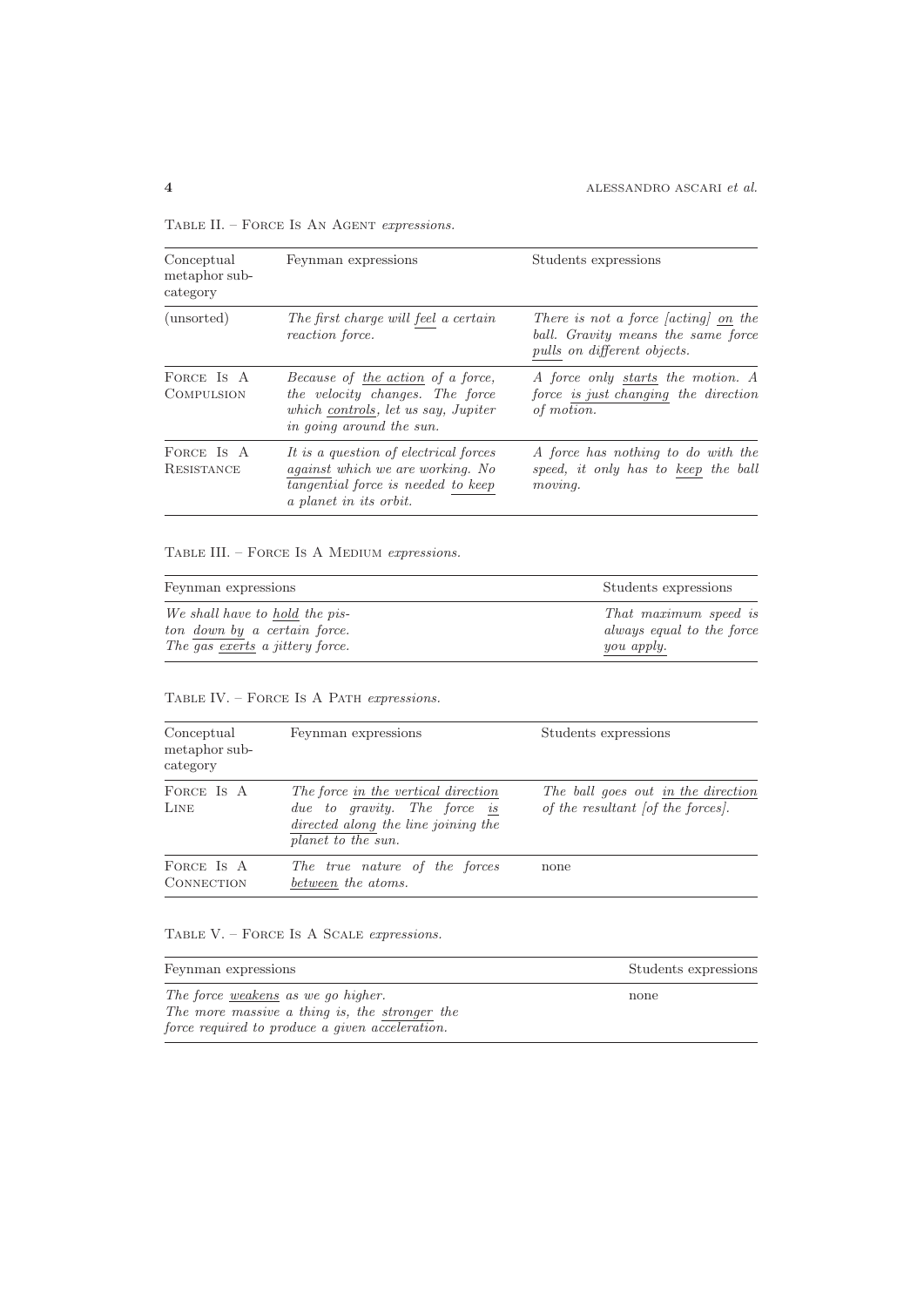Table VI. – Force Is Balance expressions.

| Feynman expressions                          | Students expressions |
|----------------------------------------------|----------------------|
|                                              |                      |
| If the force between them were not balanced. | none                 |
| Talk only about excess forces.               |                      |
| All the internal forces will balance out.    |                      |

Besides that, we also found some differences in the metaphorical expressions from the two sources.

The FORCE IS A PRODUCT conceptual metaphor (table I) tells us that force could be "produced". The possible "producers" in Feynman's expressions are the basic interactions between objects, i.e. electrical and gravitational, while in students' expressions the "producers" are speed and aspects of motion.

In FORCE IS A QUANTITY metaphorical expressions (table I), Feynman only speaks about the intensity of force, while in students' language we find expressions that are related to the concept of momentum or energy of a moving object.

Finally, the metaphorical expressions of Force Is A Possession (table I) in Feynman are only about weight, while in laypersons we have expressions involving moving objects, devices that produce movement (*i.e.* a cannon), and more abstract concepts as power, inertia and velocity.

Some metaphorical expressions found in Feynman are not present in students' expressions, but we think this could be due to the set of data chosen for this purpose. We are almost sure that similar sentences could be found in students' expressions if only we could have a larger collection.

The metaphorical sentences in lay language often involved the terms "speed" or "velocity". In order to deepen our investigations we repeated the same analysis for the sentences containing these two words.

The conceptual metaphors we found are listed below.

- SPEED IS A SUBSTANCE-LIKE QUANTITY
	- Speed Is A Possession
	- Speed Is A Quantity
- SPEED IS A LOCATION
	- Speed Is A Level
	- Speed Is A Scale
- Speed Is An Agent
	- Speed Is A Force
	- Speed Is A Maker

Table VII collects the categorization of the metaphorical sentences found in both sets of data.

All the expressions belonging to the two sources fitted all these categories with only one exception. Metaphorical expressions belonging to Speed Is An Agent can only be found in students' language.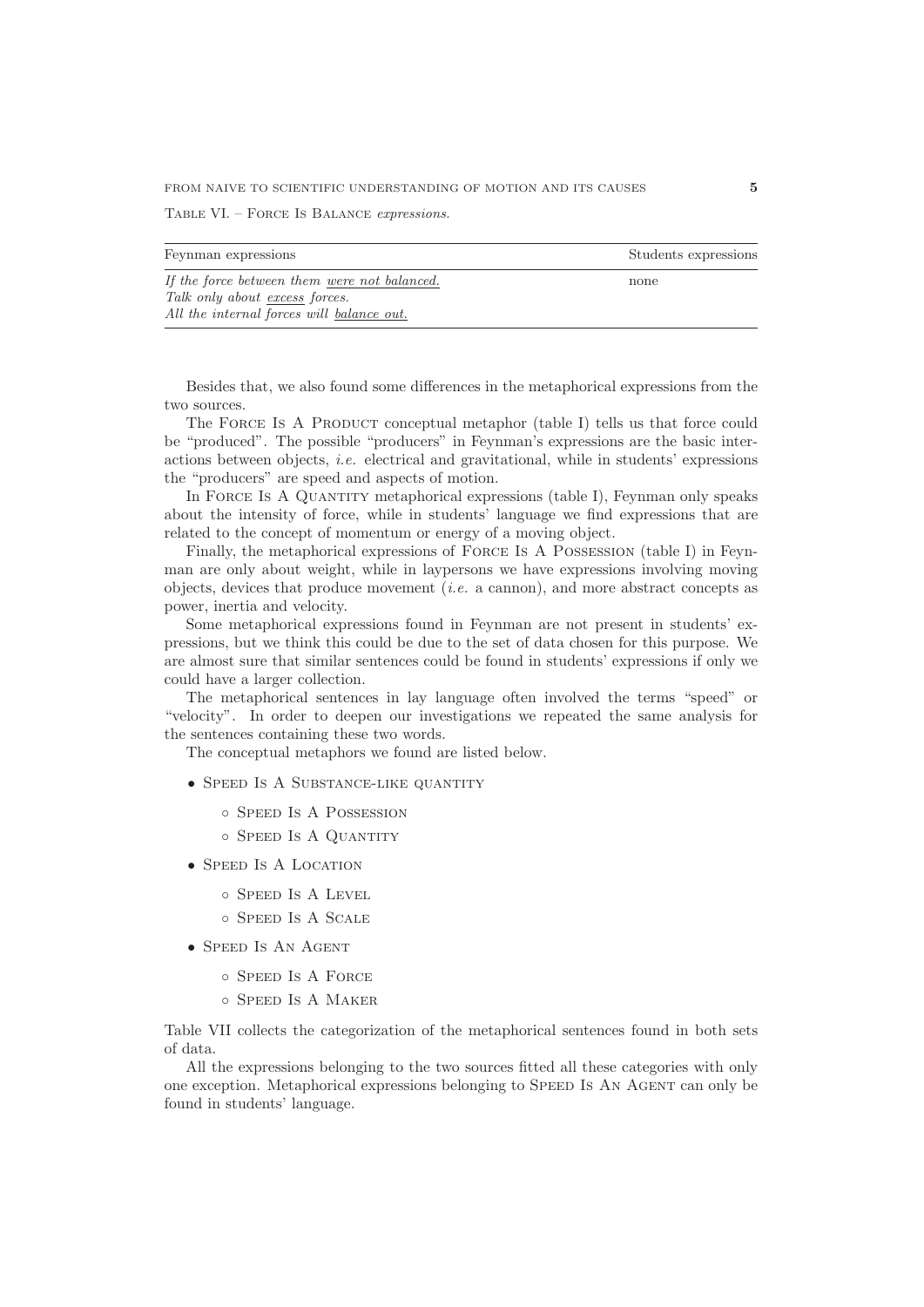| Conceptual<br>metaphor<br>category                    | Conceptual<br>metaphor sub-<br>category | Feynman expressions                                                                                                                                                             | Students expressions                                                                                                  |
|-------------------------------------------------------|-----------------------------------------|---------------------------------------------------------------------------------------------------------------------------------------------------------------------------------|-----------------------------------------------------------------------------------------------------------------------|
| SPEED IS A<br>SUBSTANCE-<br>LIKE QUAN-<br><b>TITY</b> | SPEED IS A<br>POSSESSION                | Motion of a body. If she kept<br>going with the same speed.<br>$\label{thm:1} The \hspace{0.1cm} velocity \hspace{0.1cm} of \hspace{0.1cm} the \hspace{0.1cm} falling$<br>ball. | Its speed remains con-<br>stant. Their speed gets<br>greater and greater. Both<br>should have the same<br>speed.      |
|                                                       | SPEED IS A<br><b>QUANTITY</b>           | $\left[ \ldots \right]$ if we <u>increase</u> the speed<br>of the atoms.                                                                                                        | velocity<br>Its<br>keeps<br>increasing. The speed is<br>smaller. A new speed<br>bigger than the one it<br>had before. |
| SPEED IS A<br>LOCATION                                | SPEED IS A<br><b>LEVEL</b>              | $\underline{At}$ what speed is the radius in-<br>creasing? She is going $\underline{at}$ that<br>speed. Some car can get from<br>rest to 60 miles an hour.                      | The ball must go at con-<br>stant speed. They can<br>reach a speed limit.                                             |
|                                                       | SPEED IS A<br><b>SCALE</b>              | It speeds up. The car was<br>slowing <u>down</u> . High speeds.                                                                                                                 | It speeds up for a short<br>while. It slows down.                                                                     |
| Is<br><b>SPEED</b><br>AN AGENT                        | SPEED IS A<br>FORCE                     | none                                                                                                                                                                            | The force due to the<br>air overcomes the ini-<br>tial velocity. The force<br>of velocity.                            |
|                                                       | SPEED IS A<br><b>MAKER</b>              | none                                                                                                                                                                            | <i>The</i><br>speed<br>creates<br>$\boldsymbol{a}$<br><i>force.</i>                                                   |

Table VII. – Speed and Velocity metaphors and metaphorical expressions.

## **4. – Results and conclusions**

This metaphor analysis is a powerful and sensible tool that allows us to investigate the conceptual structure that both scientists and students use to understand and to explain phenomena.

The first important result is that the metaphorical expressions coming from both lay and expert language share the majority of the metaphors. This allows us to claim that there is continuity between the two kinds of language.

We also revealed a metaphorical and conceptual mismatch involving velocity and speed. In the analysis we discovered that SPEED Is AN AGENT is a conceptual metaphor only present in lay language (students). Therefore we could say that speed (and velocity) is perceived and conceptualized as an agent only by laypersons (students), while this is not true for scientists and experts (Feynman, 1965).

Another important result is that some aspects coming from the Force Dynamic Gestalt theory, such as quantity, quality, intensity (Fuchs, 2007) are present in the metaphorical expressions. Moreover they are not completely differentiated in lay language.

The presence of continuity tells us that it is possible to teach starting from the knowledge pupils have already developed during their previous experience: we could use conceptual metaphor as a basis for developing a physics curriculum.